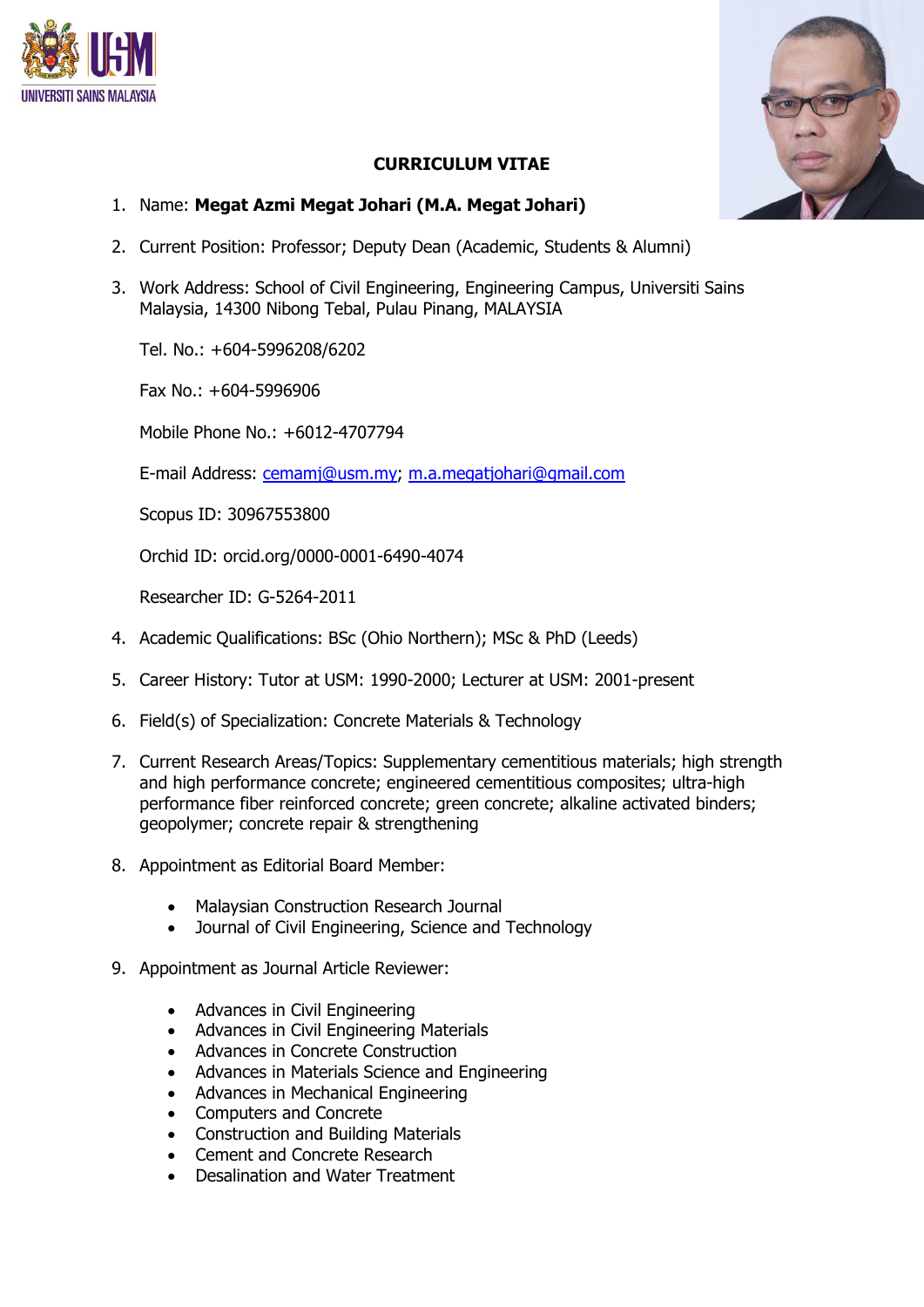

- Environmental Science and Pollution Research
- International Journal of Environment and Waste Management
- International Journal of Physical Sciences
- Journal of Civil Engineering and Construction Technology
- Journal of Civil Engineering and Management
- Journal of Construction in Developing Countries
- Journal of Engineering and Technological Sciences
- Journal of Hazardous Materials
- Journal of Thermal Analysis and Calorimetry
- Jurnal Kejuruteraan UKM
- Malaysian Construction Research Journal
- Materials and Structures
- Proceedings of ICE Construction Materials
- Songklanakarin Journal of Science and Technology
- The Arabian Journal for Science and Engineering

10. Involvement in Testing and Consultancies:

- Structural Appraisal on Cracking Problems at Aras 2 Reinforced Concrete Beams of The Bilik Kuliah Block for the Proposed Politeknik Perlis. Konsortium BINTONG BBB Sdn. Bhd. 2002.
- Concrete Assessment Work on Reinforced Concrete Beams at Dataran Lang, Pulau Langkawi. U.E. Kurnia Sdn. Bhd. Structural and Concrete Repair Specialist. 2004.
- Non-Destructive Testings on Repaired Precast T-Beams for The Project: Membina Jambatan Sungai Muda (Kuala Muda), Seberang Perai Utara, Pulau Pinang. Pembinaan Mitrajaya Sdn. Bhd. 2005.
- Assessment of Floor Cracking Problem and Verification of Crack Repair for the Project: Cadangan Membaiki Keretakan Lantai Perpustakaan Pusat Islam, Pusat Islam Malaysia, Kuala Lumpur. NLS Hitech Niaga Sdn. Bhd. 2006.
- Structural Assessment of Roof Slab at Agricultural Chemicals (M) Sdn. Bhd. Factory Building. 2007.
- Testing and Assessment Work on Concrete Structures for the Project: Cadangan Kerja Pembaikan Struktur Konkrit Bangunan Asrama Dan Blok Akademik, UiTM Pulau Pinang. WAN Structure Builders Sdn. Bhd. 2008.
- Ultrasonic Pulse Velocity Testing on Diaphragm Beams for the Project: Landasan Keretapi Berkembar dari Ipoh ke Padang Besar, N6-S22, Alor Pongsu. Dekon Sdn. Bhd. 2009.
- Ultrasonic Pulse Velocity Testing on Diaphragm Beams for the Project: Landasan Keretapi Berkembar dari Ipoh ke Padang Besar, N6-S22, Alor Pongsu. PML Construction (M) Sdn. Bhd. 2009.
- Ultrasonic Pulse Velocity Testing of Reinforced Concrete Pile Cap for the Project: Landasan Keretapi Berkembar dari Ipoh ke Padang Besar, Alor Pongsu. MMC Gamuda JV. 2009.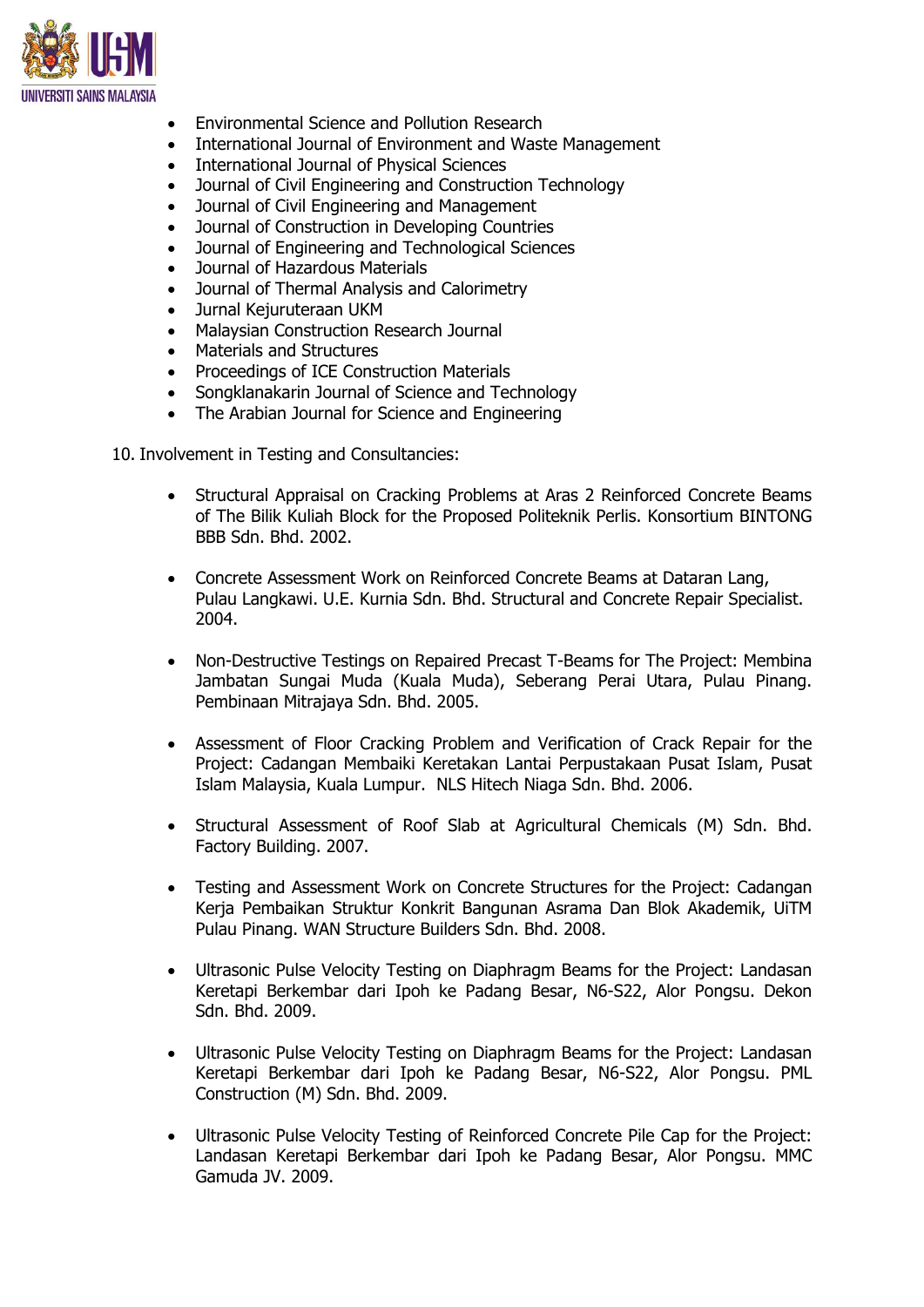

- Concrete Strength Evaluation for the Project: Cadangan Membina Satu (1) Blok Bangunan Hotel 7 Tingkat Dengan Bilik Sebanyak 99 Bilik Di Atas Lot 15412s (Bahagian A) & Lot 12746s, Regat Dato' Mahmud, Bandar Ipoh, Perak Darul Ridzuan, Untuk Tetuan Seemsoon Development Sdn. Bhd. 2010.
- Concrete Strength Evaluation of RC Piles for the Project: Cadangan Membina 241 unit Rumah Teres 1 tingkat di atas PT179386-PT179937, PT179937-PT180119, di Panorama Lapangan Perdana, Pasir Puteh, Ipoh, Mukim Ulu Kinta, Daerah Kinta Untuk Tetuan Gopeng Road Development Co. Sdn. Bhd. 2011.
- Structural Assessment of the Tanah Merah Public Market (Kajian Penilaian Struktur di Pasar Besar Tanah Merah), Majlis Daerah Tanah Merah, Kelantan, May-August 2015.
- Assessment Work for Dam Structures: Spillway (2 Nos) and Intake Structure (1 No.) for the Project/Study: Formal Safety Inspection for Bukit Merah Dam, Perak, June 2015.
- Compressive Strength of Concrete Cores for the Project: Cadangan Membina dan Menyiapkan 1 Blok Pangsapuri Kos Sederhana Jenis A (170 Unit), Pangsapuri Kos Sederhana Jenis B (170 Unit) & 1 Blok Podium Tempat Letak Kereta 2 ½ Tingkat serta Kerja-Kerja Infrastruktur Yang Berkaitan, Seri Anggun Fasa 3 Di Mukim 12, Jalan Sultan Azlan Shah, Pulau Pinang, November 2015.
- Concrete Testing Works For the Project: "Cadangan Kerja-Kerja Pembaikan Kerosakan Struktur Konkrit Serta Lain-Lain Kerja Berkaitan Di Bangunan Perdana Universiti Teknologi Mara Cawangan Pulau Pinang, Kampus Permatang Pauh", July 2016.
- Concrete Coring Work and Testing for the Project: Cadangan Membina dan Menyiapkan Satu Blok Pangsapuri 24 Tingkat Kos Sederhana di Atas Tanah Tebusguna Kerajaan, Kampung Pisang Awak, Seksyen 4, Bandar Jelutong, Daerah Timur Laut, Pulau Pinang, December 2016.
- 11. Completed & On-Going Research Grant:
	- "Investigation on the Suitability of Metakaolin Produced from Locally Available Kaolinitic Clay as a Mineral Admixture for Concrete", USM short-term grant, Project leader, 2001-2003.
	- Performance of High-Strength Metakaolin Concrete Subjected to Different Curing Regimes. USM short term grant, 2009-2012.
	- Performance of palm oil fuel ash self-compacting concrete subjected to different curing and exposure regime. Research University Grant. RM195,400. 2010-2013.
	- Development of Green Palm Oil Fuel Ash-Based Geopolymer Mortar for Superior Performance in Aggressive Environments. Research University Grant. RM201,979. 2013-2017.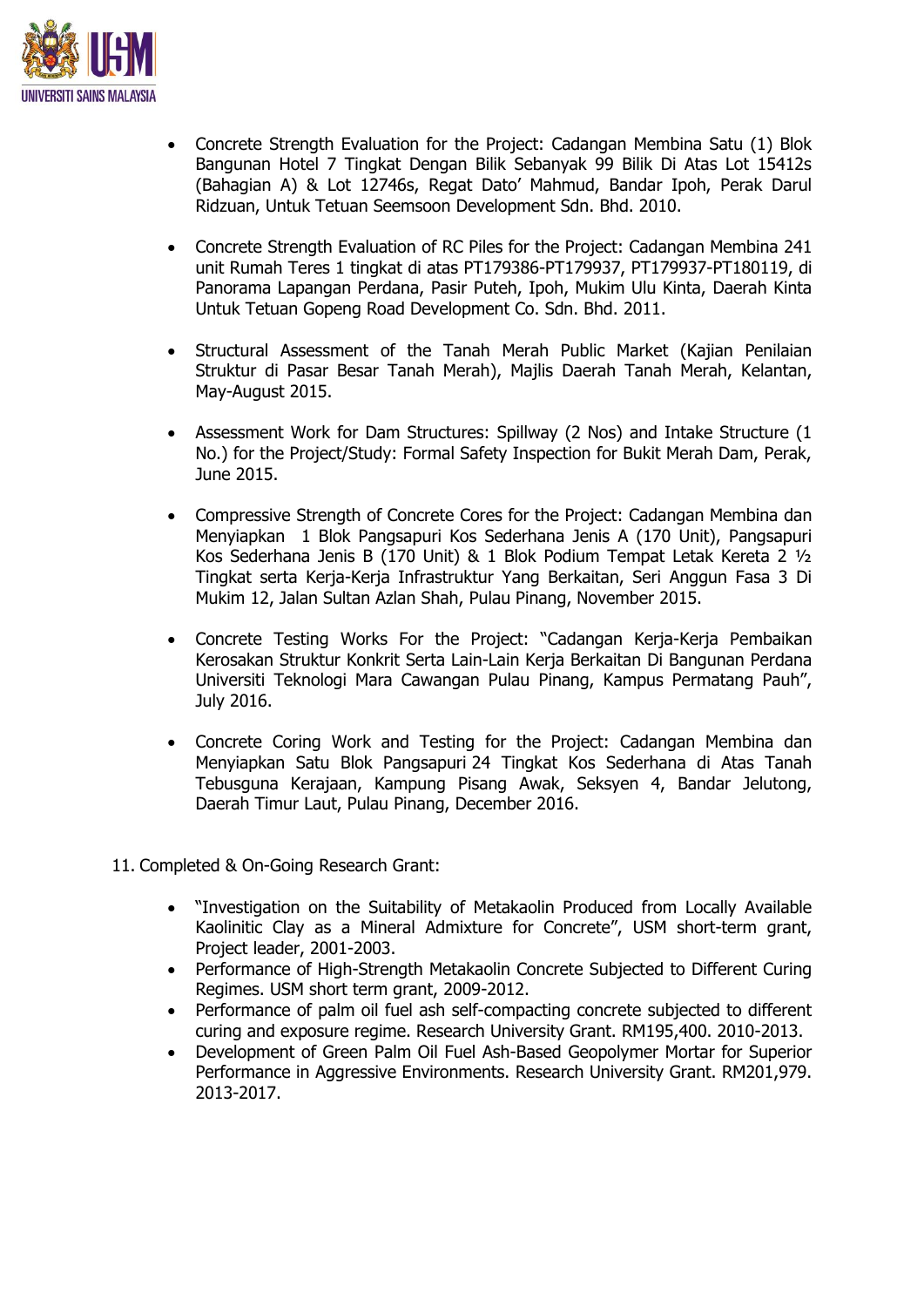

12. Completed PhD Supervision:

- 1. MOHD FADZIL BIN ARSHAD, PhD, Influence of Multiple Blended Binders on Engineering Properties and Durability of Concrete, 2011, **Main Supervisor**.
- 2. NURDEEN MOHAMED O. ALTWAIR, PhD, Properties and Performance of Engineered Cementitious Composites Containing Palm Oil Fuel Ash, 2013, **Main Supervisor**.
- 3. ABDULLAH MOHSEN AHMED ZEYAD, PhD, Influence of Steam Curing on Engineering and Fluid Transport Properties of High Strength Green Concrete Containing Palm Oil Fuel Ash, 2013, **Main Supervisor**.
- 4. MUSTAFA JUMA A. MIJARSH, PhD, Palm Oil Fuel Ash Based-Geopolymer Mortar: Synthesis and Evaluation of Performance, 2015, **Main Supervisor**.
- 5. MORUF OLALEKAN YUSUF, PhD, Synthesis of Alkaline Activated Binder for Mortar and Concrete Using Binary Blending of Ground Steel Slag and Palm Oil Fuel Ash, 2015, **Main Supervisor**.
- 6. MOHD HANIF ISMAIL, PHD, Properties and Performance of High Strength Concrete Containing Ternary Blended Binder, 2016, **Main Supervisor.**
- 7. AZHAR BIN ABDUL HALIM, PhD, Treatment of Semi-Aerobic Leachate using Organic and Mineral Based Composite Adsorbent, 2009, **Co-Supervisor**.
- 8. ALIK ANAK DUJU, PhD, Structural Stress Grading of Selected Sarawak Timber Species Using Non-Destructive Tests, 2009, **Co-Supervisor**.
- 9. MOHD HAZIMAN BIN WAN IBRAHIM, PhD, Engineering Properties and Microstructure of Brickwork under Aggressive Environment, 2011, **Co-Supervisor**.
- 10. RAMADHANSYAH PUTRA JAYA, PhD, Properties of Concrete Containing Rice Husk Ash under Aggressive Environments Subjected to Wetting and Drying, 2012, **Co-Supervisor**.
- 11. BASSAM A. O. TAYEH, PhD, Characteristics of The Interfacial Bonding Between Normal Concrete Substrate And Ultra High Performance Fiber Concrete Repair Material, 2013, **Co-Supervisor**.
- 12. ISKANDA BIN OPENG, PhD, Influence of Moisture Content on Creep Bending of Selected Sarawak Timber Structures, 2013, **Co-Supervisor**.
- 13. SHAHIRON SHAHIDAN, PhD, Damage Classification in Reinforced Concrete Beam by Acoustic Emission Signal Analysis, 2014, **Co-Supervisor**.
- 14. NOR HAZURINA OTHMAN, PhD, Effect of Cockle (Anadara Granosa) Shell as Partial Cement Replacement on the Properties of Concrete, 2014, **Co-Supervisor**.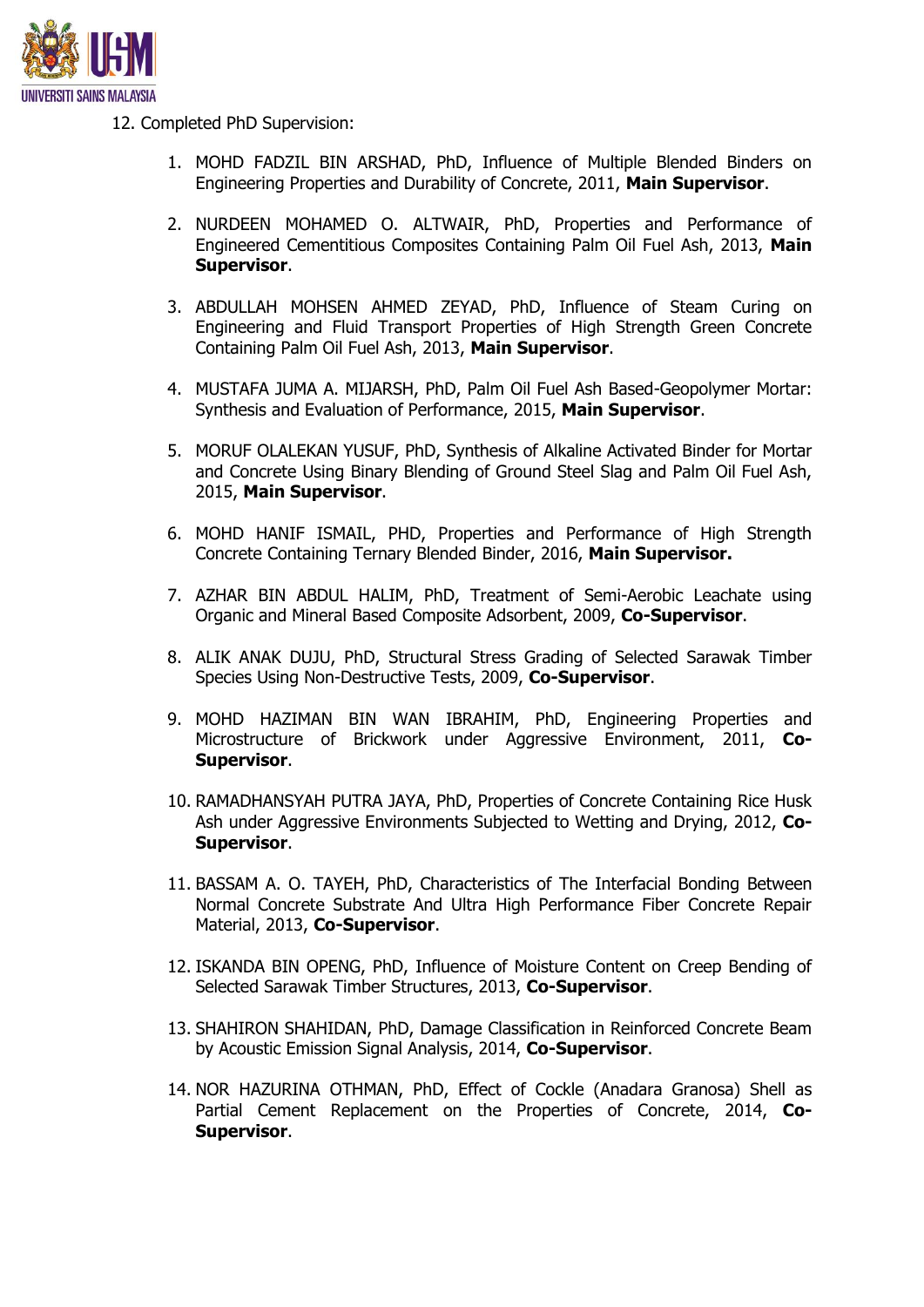

- 15. MAJED A. A. ALDAHDOOH, PhD, Development of POFA-Based Green Ultra-High Performance Fiber Reinforced Cementitious Composites as Retrofitting Material, 2014, **Co-Supervisor**.
- 13. Completed MSc Supervision:
	- 1. MUHD NORHASRI BIN MUHD SIDEK, MSc, Effect of Curing and Exposures Conditions on Strength Performance and Durability Characteristics of Concrete Containing Metakaolin, 2010, **Main Supervisor**.
	- 2. AHMAD ZAKI, MSc, Assessment of Rebar Corrosion Using Ground Penetrating Radar and Image Processing, 2013, **Main Supervisor**.
	- 3. NURHANA ZAKARIA, MSc, Influence of Palm Oil Fuel Ash as Supplementary Binder on Properties of Polymer Modified Concrete, 2014, **Main Supervisor**.
	- 4. ZAINURUL ZAINUL, MSc, Influence of Palm Oil Fuel Ash as a Supplementary Binder on Properties of Self-Compacting Concrete, 2014, **Main Supervisor**.
	- 5. ALIAKHBAR MAHMOUDI KOUCH AKSARAEI, MSc, Corrosion Resistant Performance of High Strength Green Concrete Containing Palm Oil Fuel Ash, 2014, **Main Supervisor**.
	- 6. SYAMSUHAILI BINTI SAID, MSc, Effects of Time-Dependent Deformation on the Strength of Masonry, 2010, **Co-Supervisor**.
	- 7. FARAH ALWANI BINTI WAN CHIK, MSc, Properties of Concrete Block Containing Rice Husk Ash, 2010, **Co-Supervisor**.
	- 8. CHE NORAZMAN BIN CHE WAN, MSc, Engineering Properties of Porous Asphalt Subjected to Short Term and Long Term Ageing, 2010, **Co-Supervisor**.
	- 9. ALI PAPZAN, MSc, Forecasting the Compressive Strength of Self-Compacting Concretes Containing Mineral Admixtures by Artificial Neural Networks, 2011, **Co-Supervisor**.

14. On-Going Postgraduates Supervision:

- 1. NORFANIZA MOKHTAR, PhD, A Study on Self-Healing Concrete Using Bacteria, **Main Supervisor.**
- 2. RAMI J. A. HAMAD, PhD, Performance of Structural Concrete Beam Reinforced with Fiber Reinforced Polymer Rebars at Elevated Temperatures, **Main Supervisor.**
- 3. Salami Babatunde Abidoun, PhD, Development of Engineered Geopolymer Composites Using Plam Oil Fuel Ash, **Main Supervisor**.
- 4. OTMAN MOSBAH MOHAMED ELBASIR, PhD, Performance of Alkaline Activated Binder Containing POFA, GGBS and Fly Ash in Aggressive Environment, **Main Supervisor**.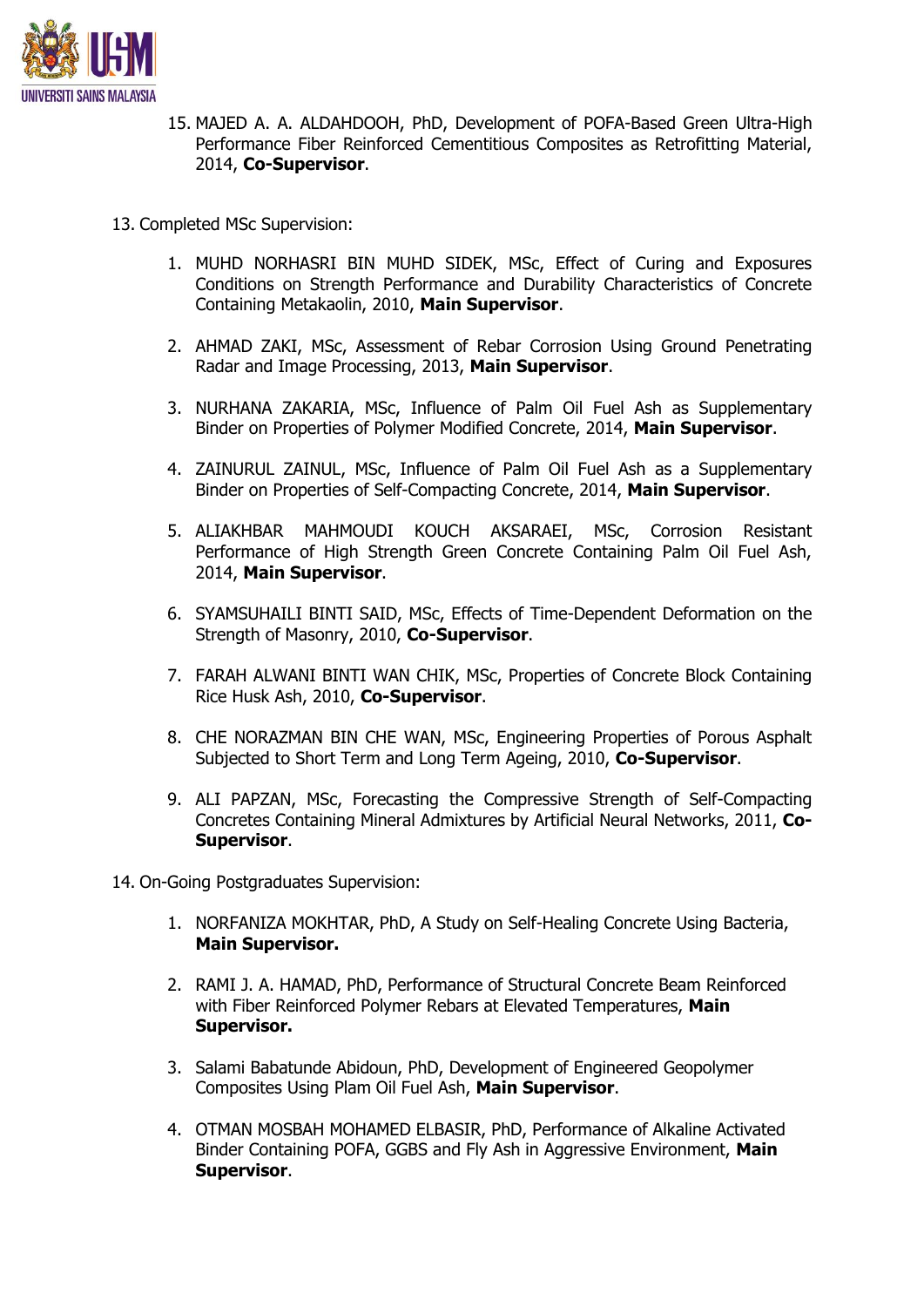

- 5. MOHAMED IBRAHIM, PhD, Development of Alkali Activated Concrete Utilizing Natural Pozzolan and Alternative Cementitious Materials, **Main Supervisor.**
- 6. NURIL IZZEATY ISHAK, PhD, High Strength Green Concrete Containing Ternary Blended Binder of Portland Cement, GGBS and RHA – Evaluation of Microstructure, Workability, Setting, Mechanical and Durability Characteristics, **Main Supervisor.**
- 7. SYED KHAJA NAJAMUDDIN, PhD, Development of Sustainable Alkali Activated Concrete Using Cement Kiln Dust and Nano Silica Gel, **Main Supervisor.**
- 8. MUHAMAD JAFNI JAAFAR, MSc, Properties of Preplaced Aggregate Concrete Using High Volume POFA Cementitious Grout, **Main Supervisor.**
- 9. ABDUALLAH MUFTAH MENSHAZ, PhD, Properties of Alkali Activated Binder Containing POFA, GGBS and Metakaolin, **Main Supervisor.**
- 15. Selected Journal Publications:
	- 1) Ibrahim, M., **Megat Johari, M.A.**, Rahman, M.K., Maslehuddin, M., "Effect of Alkaline Activators and Binder Content on the Properties of Natural Pozzolan-Based Alkali Activated Concrete", Article accepted for publication by Construction and Building Materials.
	- 2) Salami B.A., **Megat Johari, M.A.**, Ahmad, Z.A., Owolabi, T.O., Maslehuddin, M., Olatunji, S.O., "Alkaline activator/POFA ratio effect on POFA-EACC strength using Support Vector Regression", Accepted for publication in the Proceedings of the Institution of Civil Engineers - Construction Materials, DOI: [http://dx.doi.org/10.1680/jcoma.16.00052,](http://dx.doi.org/10.1680/jcoma.16.00052) Article in press. 2017.
	- 3) Elbasir, O.M.M., **Megat Johari, M.A.**, Ahmad, Z.A., "Effect of fineness of palm oil fuel ash on strength and microstructure of alkaline activated mortar", Accepted for publication in European Journal of Environmental and Civil Engineering, European Journal of Environmental and Civil Engineering, [http://dx.doi.org/10.1080/19648189.2016.1271362 Article in press. 2017.](http://dx.doi.org/10.1080/19648189.2016.1271362%20Article%20in%20press.%202017)
	- 4) Rami J. Hamad, **Megat Johari, M.A.**, Rami H. Haddad, "Mechanical properties and bond characteristics of different fiber reinforced polymer rebars at elevated temperatures", Construction and Building Materials; 142 (2017), 521-535.
	- 5) Zeyad, A.M., Megat Johari, M.A., Tayeh B.A., Yusuf, M.O., "Pozzolanic reactivity of ultrafine palm oil fuel ash waste on strength and durability performances of high strength concrete"; Journal of Cleaner Production, 144 (2017), 511-522.
	- 6) Salami B.A., **Megat Johari, M.A.**, Ahmad, Z.A., Maslehuddin, M., "Durability performance of palm oil fuel ash based engineered alkaline activated cementitious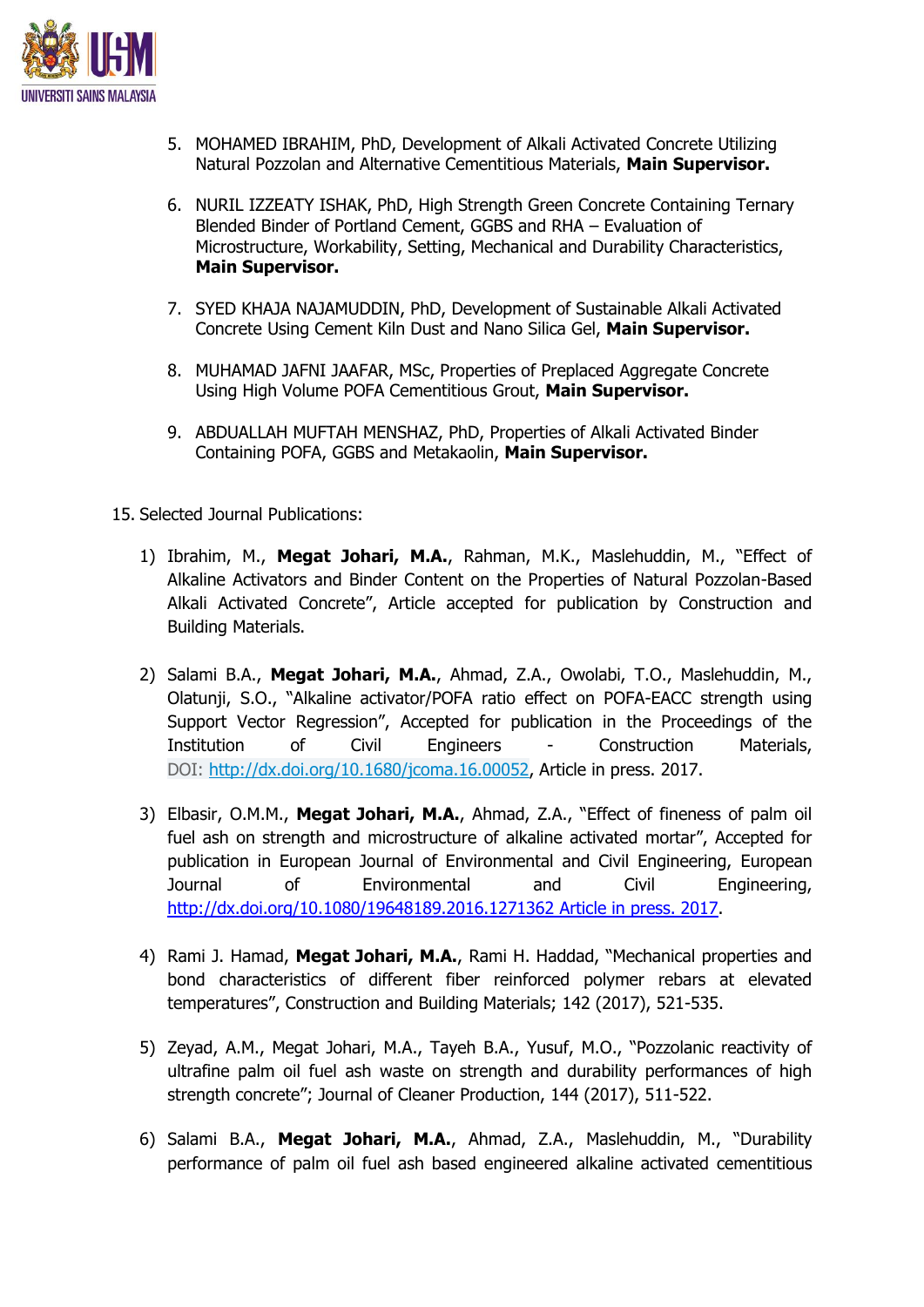

composite (POFA-EACC) mortar in sulfate environment", Construction and Building Materials; 131 (2017), 229-244.

- 7) Zeyad A.M., **Megat Johari, M.A.**, Tayeh B.A., Yusuf M.O., "Efficiency of treated and untreated palm oil fuel ash as a supplementary binder on engineering and fluid transport properties of high strength concrete", Construction and Building Materials; 125 (2016), 1066-1079.
- 8) Aldahdooh M.A.A., Muhamad Bunnori N., **Megat Johari, M.A.**, Jamrah A., Alnuaimi A., "Retrofitting of damaged reinforced concrete beams with a new green cementitious composite materials", Composite Structures; 142 (2016), 27-34.
- 9) Salami B.A., **Megat Johari, M.A.**, Ahmad, Z.A., Maslehuddin, M., "Impact of added water and superplasticizer on early compressive strength of selected mixtures of palm oil fuel ash-based engineered geopolymer composites", Construction and Building Materials; 109 (2016), 198-206.
- 10) Yusuf, M.O., **Megat Johari, M.A.**, Ahmad, Z.A., Maslehuddin, M., "Evaluation of Slag Blended Alkaline Activated Palm Oil Fuel Ash Mortar Exposed to the Sulphuric Acid Environment", Journal of Materials in Civil Engineering; DOI: 10.1061/(ASCE)MT.1943-5533.0001315. © 2015 American Society of Civil Engineers.
- 11) Mijarsh, M.J.A., **Megat Johari, M.A.**, Ahmad, Z.A., "Compressive strength of treated palm oil fuel ash based geopolymer mortar containing calcium hydroxide, aluminium hydroxide and silica fume as mineral additives", Cement and Concrete Composites; 60 (2015), 65-81.
- 12) Mijarsh, M.J.A., Megat Johari, M.A., Ahmad, Z.A., "Effect of delay time and Na<sub>2</sub>SiO<sub>3</sub> concentrations on compressive strength development of geopolymer mortar synthesized from TPOFA", Construction and Building Materials; 86 (2015), 64-74.
- 13) Yusuf, M.O., **Megat Johari, M.A.**, Ahmad, Z.A., Maslehuddin, M., "Impacts of silica modulus on the early strength of alkaline activated ground slag-ultrafine palm oil fuel ash based concrete", Materials and Structures; 48 (2015), 733-741.
- 14) Yusuf, M.O., **Megat Johari, M.A.**, Ahmad, Z.A., Maslehuddin, M., "Shrinkage and strength of alkaline activated ground steel slag-ultrafine palm oil fuel ash pastes and mortars", Materials and Design; 63 (2014), 710-718.
- 15) Yusuf, M.O., **Megat Johari, M.A.**, Ahmad, Z.A., Maslehuddin, M., "Influence of curing methods and concentration of NaOH on strength of the synthesized alkaline activated ground slag-ultrafine palm oil fuel ash mortar/concrete", Construction and Building Materials; 66 (2014), 541-548.
- 16) Yusuf, M.O., **Megat Johari, M.A.**, Ahmad, Z.A., Maslehuddin, M., "Strength and microstructure of alkali-activated binary blended binder containing palm oil fuel ash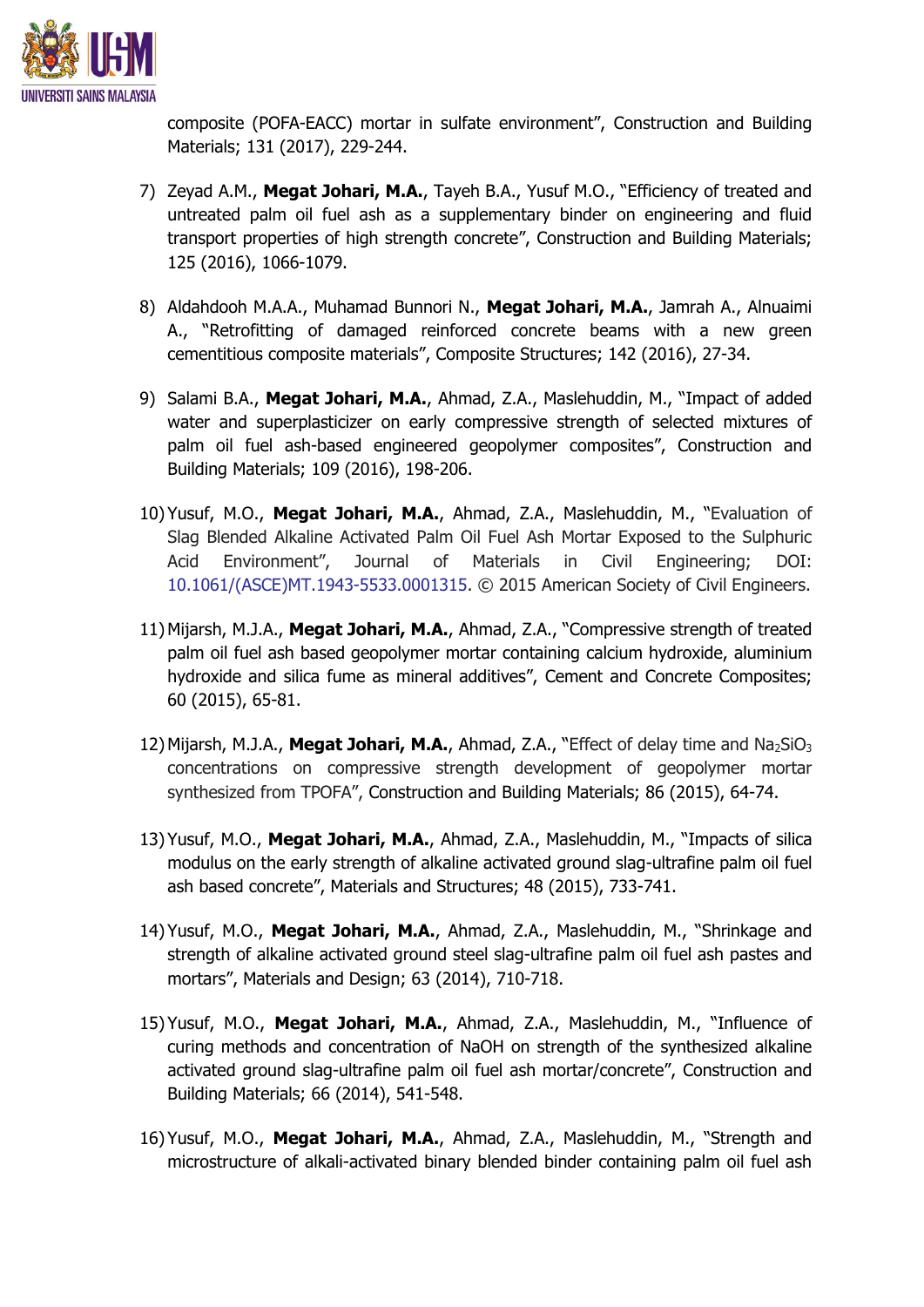

and ground blast-furnace slag", Construction and Building Materials; 52 (2014), 504- 510.

- 17) Mijarsh, M.J.A., **Megat Johari, M.A.**, Ahmad, Z.A., "Synthesis of geopolymer from large amount of palm oil fuel ash – Application of the Taguchi method in investigating the main parameters affecting compressive strength", Construction and Building Materials; 52 (2014), 473-481.
- 18) Yusuf, M.O., **Megat Johari, M.A.**, Ahmad, Z.A., Maslehuddin, M, "Effects of H<sub>2</sub>O/Na<sub>2</sub>O molar ratio on the strength of alkaline activated ground blast furnace slagultrafine palm oil fuel ash based concrete", Materials and Design; 56 (2014), 158- 164.
- 19) Yusuf, M.O., **Megat Johari, M.A.**, Ahmad, Z.A., Maslehuddin, M, "Performance of different grades of palm oil fuel ash with ground slag as base materials in the synthesis of alkaline activated mortar", Journal of Advanced Concrete Technology; 12 (2014), 378-387.
- 20) Mohammed, A.N., **Megat Johari, M.A.**, Zeyad, A.M., Tayeh, B.A., Yusuf, M.O., "Improving the engineering and fluid transport properties of ultra-high strength concrete utilizing ultrafine palm oil fuel ash", Journal of Advanced Concrete Technology; 12 (2014), 127-137.
- 21) Yusuf, M.O., **Megat Johari, M.A.**, Ahmad, Z.A., Maslehuddin, M, "Evolution of alkaline activated ground blast furnace slag-ultrafine palm oil fuel ash based concrete", Materials and Design; 55 (2014), 387-393.
- 22) Yusuf, M.O., **Megat Johari, M.A.**, Ahmad, Z.A., Maslehuddin, M, "Effects of addition of  $A(OH)$ <sub>3</sub> on the strength of alkaline activated ground blast furnace slag-ultrafine palm oil fuel ash (AAGU) based binder", Construction and Building Materials; 50 (2014), 361-367.
- 23) Tayeh B.A., Abu Bakar B.H., **Megat Johari M.A.**, Zeyad, A.M., "Microstructural analysis of the adhesion mechanism between old concrete substrate and UHPFC", Journal of Adhesion Science and Technology; 28(18) (2014), 1846-1864.
- 24) Aldahdooh, M.A.A., Muhamad Bunnori, N., **Megat Johari, M.A.**, "Influence of palm oil fuel ash on ultimate flexural and uniaxial tensile strength of green ultra-high performance fiber reinforced cementitious composites", Materials and Design; 54 (2014), 694-701.
- 25) Altwair, N.M., **Megat Johari, M.A.**, Saiyid Hashim, S.F., "Influence of treated palm oil fuel ash on compressive properties and chloride resistance of engineered cementitious composites", Materials and Structures; 47 (2014), 667-682.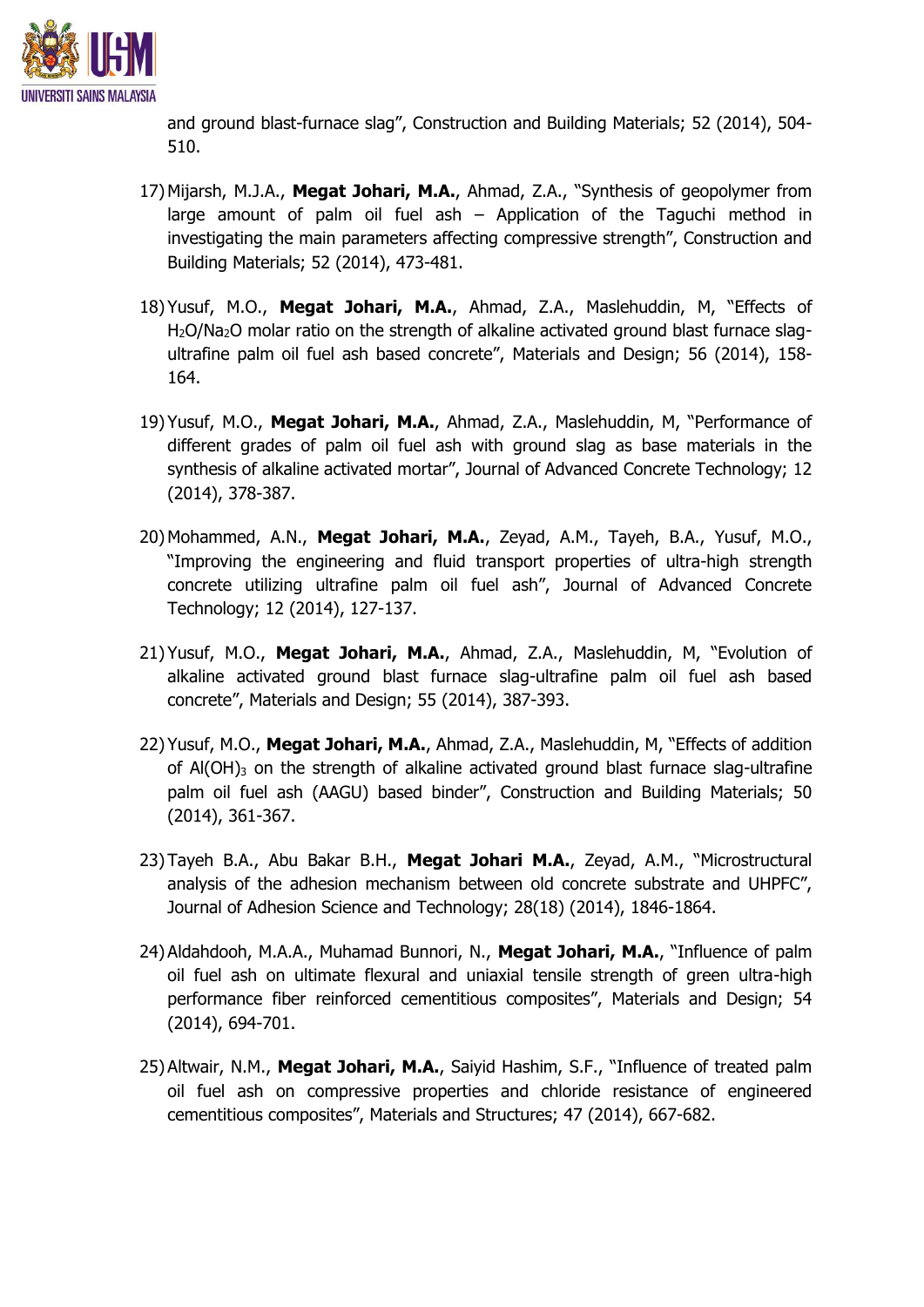

- 26) Tayeh B.A., Abu Bakar B.H., **Megat Johari M.A.**, Ratnam, M.M., "Existing concrete textures: their effect on adhesion with fibre concrete overlay", Proceedings of the ICE – Structures and Buildings; 167(6) (2014), 355-368.
- 27) Ramadhansyah, P.J., Abu Bakar, B.H., **Megat Johari, M.A.**, Wan Ibrahim, M.H., Hainin, M.R., Jayanti, D.S., "Strength and microstructure analysis of concrete containing rice husk ash under sea water attack by wetting and drying cycles", Advances in Cement Research; 26(3) (2014), 145-154.
- 28) **Megat Johari, M.A.**, Altwair, N.M., Saiyid Hashim, S.F., "Fracture and tensile characteristics of engineered cementitious composites containing POFA", Advances in Cement Research; 25 (4) (2013), 189-199.
- 29) Aldahdooh, M.A.A., Muhamad Bunnori, N., **Megat Johari, M.A.**, "Development of green ultra-high performance fiber reinforced concrete containing ultrafine palm oil fuel ash", Construction and Building Materials; 48 (2013), 379-389.
- 30) Aldahdooh, M.A.A., Muhamad Bunnori, N., **Megat Johari, M.A.**, "Evaluation of ultra-high-performance-fiber reinforced concrete binder content using the response surface method", Materials and Design; 52 (2013), 957-965.
- 31) Aldahdooh, M.A.A., Muhamad Bunnori, N., **Megat Johari, M.A.**, "Damage evaluation of reinforced concrete beams with varying thickness using the acoustic emission technique", Construction and Building Materials; 44 (2013), 812-821.
- 32) Tayeh B.A., Abu Bakar B.H., **Megat Johari M.A.**, Ratnam, M.M., "The relationship between substrate roughness parameters and bond strength of ultra highperformance fiber concrete", Journal of Adhesion Science and Technology; 27 (16) (2013), 1790-1810.
- 33) Tayeh B.A., Abu Bakar B.H., **Megat Johari M.A.,** "Characterization of the interfacial bond between old concrete substrate and ultra high performance fiber concrete repair composite", Materials and Structures, 46 (5) (2013): 743-753.
- 34) Altwair, N.M., **Megat Johari, M.A.**, Saiyid Hashim, S.F., "Flexural performance of green engineered cementitious composites containing high volume of palm oil fuel ash", Construction and Building Materials; 37 (2012), 518-525.
- 35) Tayeh B.A. Abu Bakar B.H., **Megat Johari M.A.,** Voo, Y.L., "Mechanical and permeability properties of the interface between normal concrete substrate and ultra high performance fiber concrete overlay" Construction and Building Materials; 36 (2012), 538-548.
- 36)Halim A.A., Aziz H.A., **Megat Johari M.A.,** Ariffin K.S., Bashir, M.J.K., "Semi-aerobic landfill leachate treatment using carbon-minerals composite adsorbent", Environmental Engineering Science, Vol. 29, 5 (2012), 306-312.